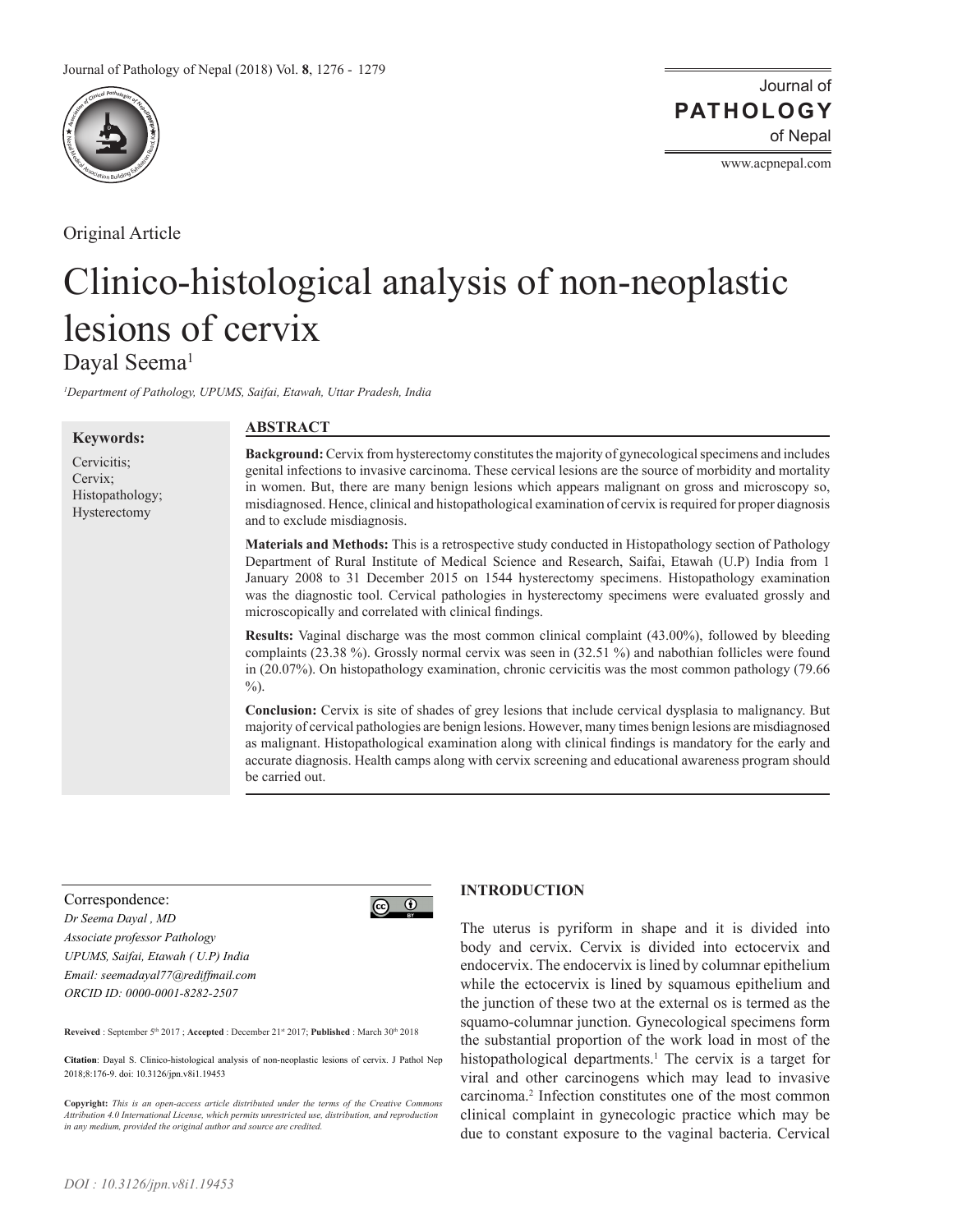**Table 1: Clinical complaints of patients with cervical pathologies**

| <b>Clinical complaints</b>                 | Number $(\% )$ |
|--------------------------------------------|----------------|
| White discharge per vagina                 | 664(43.0)      |
| Bleeding complaints                        | 361 (23.4)     |
| Mass per vagina                            | <br>285 (18.4) |
| Abdominal distension & Pelvic<br>heaviness | 114(7.4)       |
| Pain abdomen                               | 98 (6.3)       |
| Painful & frequent maturation              | 12(0.8)        |
| :here                                      |                |

 **Table 2: Gross findings of cervix on external and cut surface** 

| <b>Gross findings</b>              | Number $(\% )$ |
|------------------------------------|----------------|
| Normal cervix                      | 502(31.5)      |
| Nabothian follicle                 | 310(20.0)      |
| Hypertrophied& elongated<br>cervix | 225(14.6)      |
| Epidermatization                   | 187(12.1)      |
| Everted cervix                     | 154 (9.9)      |
| Inverted cervix                    | 107(6.9)       |
| Atrophy                            | 137(8.9)       |
| Erosion                            | 67(4.3)        |
| Ulcer                              | 29(1.8)        |
| Cervical Polyp                     | 53 (3.4)       |

pathologies include inflammatory lesions, pre invasive cervical intra epithelial neoplasia and cervical cancer<sup>3</sup> whereas tumor like non neoplastic lesions according to the WHO include endocervical hyperplasia, endometriosis, nabothian cysts and endocervical polyps.4 Bacterial infection causes squamous metaplasia and this in turn may give rise to squamous cell carcinoma. Cervical cytology continues to have inherent limitations which include non representative sampling of the cervix and transference of cells from collection device to the glass slide. However, a review of cytology slides after biopsy has shown in reduction in the accuracy of the cervical cytology. Histopathological examination of cervical lesion is the single best gold standard test.<sup>5</sup> The present study was therefore conducted with a objective to know the spectrum of non neoplastic cervical pathologies in hysterectomy specimens and their correlation with clinical findings.

## **MATERIALS AND METHODS**

This is a retrospective study carried out in histopathology section of Department of Pathology in Rural Institute of Medical Science & Research Saifai Etawah (U.P) from 1 January 2008 to 31 December 2015. Permission was obtained from institutional ethical committee. Predesigned Performa was filled which included the relevant information regarding patient's age, presenting complaints, age of marriage, parity and history of oral contraceptive use. On clinical examination cervical bleed on touch, fragility, motility, induration of cervical tissue and surrounding tissue was also examined. On Gross cervical examination, length of cervix, inverted and everted cervix, nabothian follicle, epidermidization, polyp, ulcer, erosion were studied. Sections from cervix were taken at 3-4 microns meters. Hematoxylin and Eosin stain was applied, if required, additional sections were also taken. All the relevant data were collected in Microsoft Excel and were analysed

### **RESULTS**

During the eight years of study (1st January 2008 to 31st December 2015) 1544 cervix were included in study and examined. The specimens included were hysterectomies only. The most common presenting complaint was white discharge per vagina (43.00 %), bleeding complaints (23.38%), mass per vagina ( 18.45 %). ( Table 1) Grossly normal Cervix were seen in 31.51% (n=502) followed by nabothian follicles (n=310; 20.07%). (Table 2)

Histopathological changes seen in these cervixes are shown in table 3. As expected chronic cervicitis with or without squamous metaplasia were the most common respectively. Koilocytic changes were seen in 205 (13.3%) cases. Microglandular hyperplasia was observed in 21 (1.36%) cases.

#### **DISCUSSION**

The cervix is spindle shaped and measures approximately 2.5 cm or a little more. Cervix either from hysterectomies continue to form to form major bulk of gynecology specimens that are received in the histopathology department.

Patients with cervical pathologies may be asymptomatic or may present with vaginal discharge, backache, lower abdominal pain and others.<sup>1-3,5</sup> Vaginal white discharge (43.00 %) was the main clinical complaint seen with these patients.

On Gross examination normal cervix was seen in (32.51 %) whereas nabothian follicles were seen in (20.07%) cervices. Nabothian cysts are the most common type of cysts of the cervix. They develop with in the transformation zone secondary to squamous metaplasia covering over and obstructing endocervical glands.<sup>1</sup> Nawachkor<sup>6</sup> and Pallidy<sup>7</sup> diagnosed (3.3%), (29.06%) of nabothian follicle in their studies respectively. On microscopy examination, nabothian follicles are lined by flattened, single layer of mucin producing endocervical epithelium.<sup>1</sup> Similar findings were seen in the present study.

Prolapse uterus is a common clinical complaint frequently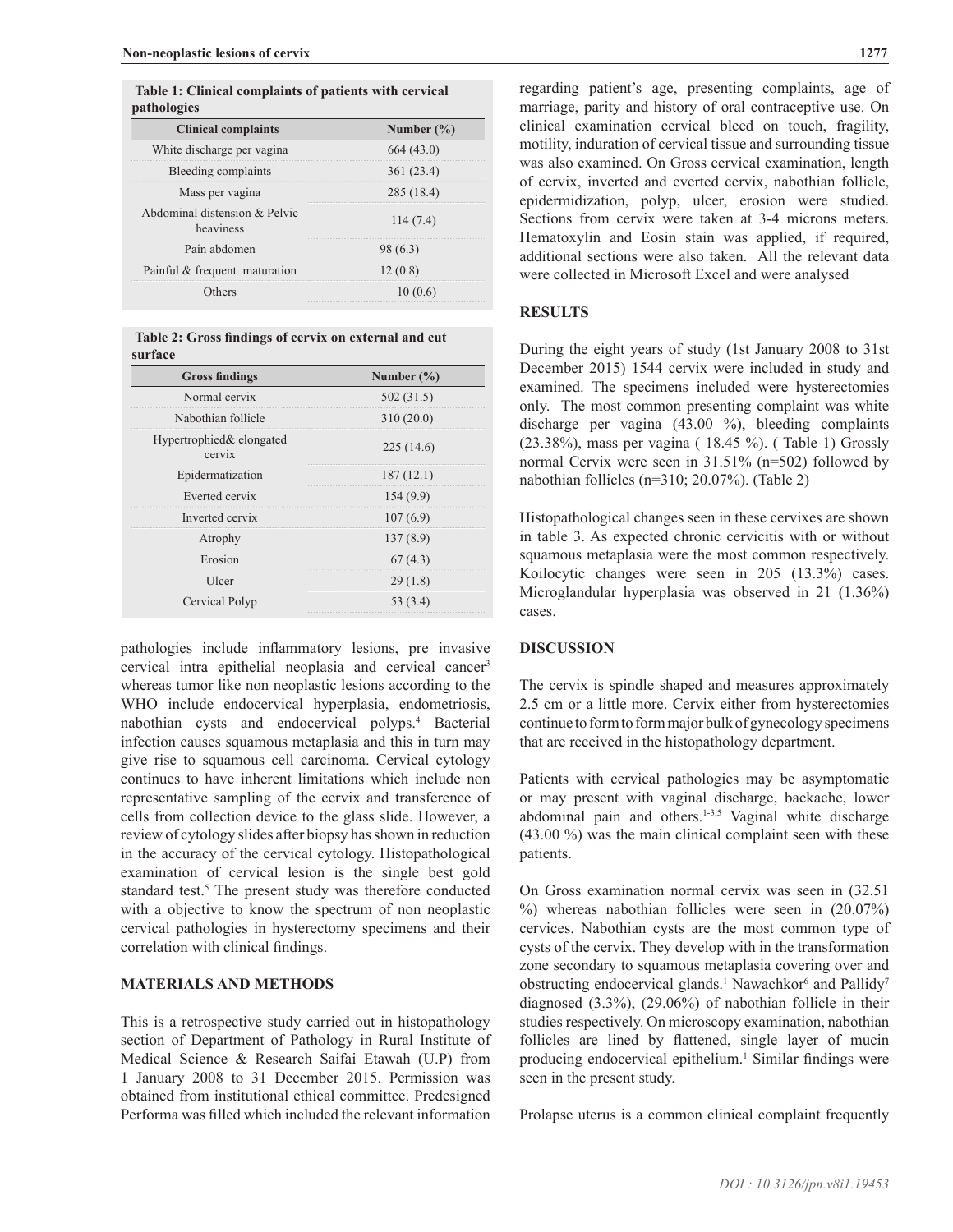| <b>Histopathology</b>                             | <b>Number</b> | Percentage  |
|---------------------------------------------------|---------------|-------------|
| Chronic cervicitis                                | 1230          | $(79.66\%)$ |
| Squamous metaplasia                               | 510           | $(33.03\%)$ |
| Nabothian follicle                                | 395           | $(25.58\%)$ |
| Koilocytosis                                      | 205           | $(13.27\%)$ |
| Surface keratinization and<br>hyperplasia         | 186           | $(12.04\%)$ |
| Endocervical polyp                                |               | $(3.43\%)$  |
| Microglandular endocervi-<br>cal hyperplasia(MEH) |               | $(1.36\%)$  |
|                                                   |               |             |

**Table 3: Histopathological changes of cervical pathologies**

encountered in gynecological practice. Normally, when a woman strains, there is no descent of the uterus, while in the advanced cases of the prolapse, the cervix of the uterus may be pushed down to the level of the vulva and even seen outside the vulva. In extreme cases, the whole uterus and most of the vaginal wall may be extruded from the vagina.<sup>8</sup>

In India specially in rural population higher incidence and severe degrees of uterine prolapse occur in women, who have delivered at home by dias because patient are made to bear down before full dilation of the cervix when bladder is not empty and also second stage of labour is prolonged with undue stretching of pelvic floor muscle as episiotomy is not employed by the dias.<sup>9</sup>

The surface epithelium of ectocervix in case of uterine prolapse may develop surface keratinization and hyperkeratosis which is called epidermadization. It occurs due to long standing exposure to air and trauma due to tissue dryness.<sup>10</sup> In the cervix of prolapse uteri, the clinical appearance is usually referred as leukoplakia. Grossly it may present with hypertrophied, elongation and epidermidization whereas histopathologically as hyperplasia and keratinization. In present study hypertrophied and elongated cervix was seen in (14.57%). Epidermadization was seen in 12.11%, whereas on microscopy examination it was presented as surface keratinization with hyperplasia in 12.04 percent. Hyperplasia with melanin pigment in basal layer was seen in 0.5 percent.

Atrophied cervix occurs usually seen in older female which occurs due to hormonal atrophy.11 It was seen in 8.8 percent of all the studied cervix. Other gross findings seen in cervix were erosion (4.43%) and ulcer (1.87%) which may happen due to trauma.

Cervical polyps are rounded to elongated with a smooth or lobulated surface measuring from few millimeters to 2-3 cm, occurs mainly in multiparous women. Polyp constituted 4.46% of all cervical pathology and majority of women were multiparous. Differential diagnosis of polypoid lesions are endocervical polyp, leiomyoma, adenomyoma, fibroadenoma, carcinoma, sarcoma and

secondary carcinoma.1 So, proper evaluation is required to diagnose polyp. In the present study endocervical polyp was seen in 3.43% cases. Endocervical polyp may be the result of chronic inflammatory changes i.e., "chronic polypoid cervicitis." Microscopically, they showed dilated endocervical glands, which are seen in an edematous inflamed and fibrotic stroma.<sup>3</sup>

Chronic cervicitis was accounting for (79.66%) of cervical pathologies forming the bulk. Cervix is gateway for reproduction and sexual intercourse. Hence, it can be prone to STI and UTI's during intercourse, conception, pregnancy, delivery and post partum.2 Erosion of cervix also refers to as cervical ectropion occur due to cervical tear sustained during child birth. Cervical erosion is a condition in which squamous covering of the vaginal portion of cervix is replaced by columnar epithelium. It is usually associated with chronic cervicitis. Follicular cervicitis is also known as chronic lymphocytic cervicitis; a variant of cervicitis usually seen in menopausal women who is having thinned epithelium having lymphocytes forming germinal centre, plasma cells was seen in 0.97 percent.

Complications of chronic cervicitis are squamous metaplasia and nabothian follicles. Squamous metaplasia was seen in 33.03% of cervical pathologies studied. The transition between immature and mature squamous metaplasia is known. So, it is important to recognize this histopathologically hence to over diagnose CIN.<sup>9,11</sup>

Chronic cervicitis with koilocyte change of HPV infection was seen in 13.27 % cases. It is important not to confuse the normal basket weave hyperkeratosis with koilocytosis.<sup>1</sup> Many Studies have proven koilocytosis in association with HIV infection and low CD4 count have predisposed to intra epithelial carcinoma and malignancy.12 Hence, correct diagnosis of koilocytosis is must.

Microglandular endocervical hyperplasia (MEH) is a benign proliferation of endocervical glands. It is frequently detected as a incidental findings on a cervical biopsy or a hysterectomy specimen. MEH has been detected up to 27% of cone biopsy or hysterectomy specimens. It occurs typically in women using oral contraceptive drugs.<sup>13</sup>

# **CONCLUSION**

Cervical lesions in majority are benign. These lesions cause morbidity and mortality to the affected women. Histopathological examination along with clinical findings is mandatory for the early and accurate diagnosis so as to provide better and early treatment to the patient. Though less, koilocytic changes were seen in the cervix removed for another reasons. Hence, cervical screening program and health awareness program should be carried out regularly.